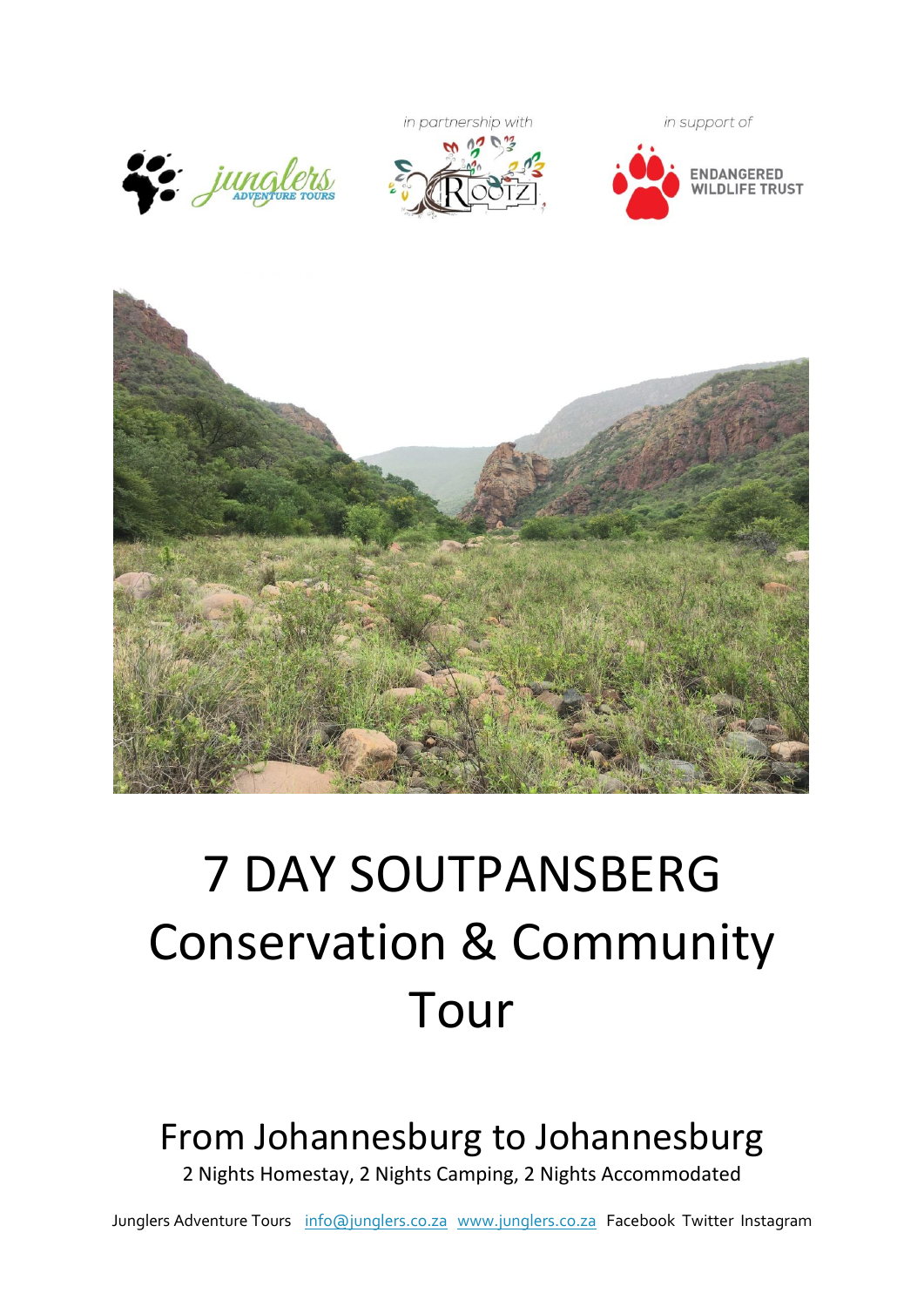Limpopo, the Northernmost Province of South Africa, offers some of the most breathtaking, scenic and adventure filled unique wildlife experiences in the Southern Hemisphere.

Known for its beautiful wildlife reserves, strong traditions and cultures as well as some of the most unique biodiversity and biosphere reserves – Limpopo truly offers some of Southern Africa's most incredible hidden gems – The Soutpansberg!

On this tour we will be exploring the rich Venda culture and heritage of the local Makushu community and explore the Soutpansberg and Medike Nature Reserve with the Endangered Wildlife Trust. An immersive, experiential and educational conservation experience awaits the wildest of souls as we will partake in and contribute to some of the most rewarding conservation projects associated with the EWT and the Soutpansberg Protected Area.

#### **INCLUDED HIGHLIGHTS**

- Traditional African Homestays (TAHS-SA) Makushu Homestay
- Medike Game Reserve an Endangered Wildlife Trust Property
- Cheetah Tracking Experience (Rietvlei Nature Reserve)
- EWT Field Ranger/Officer for a Day Experience
- Carnivore Conservation Activity (Dinokeng)
- EWT Soutpansberg Protected Area
- EWT Scientist for a Day Experience
- Community Projects and Activities
- Conservation through Education
- Hike the Soutpansberg
- Wild Camping
- Stargazing

#### **DAY 1: JHB – DINOKENG**

Departing from JOHANNESBURG at 08h00, we jump right into the adventure as the group will partake in a Cheetah Tracking Experience at Rietvlei Nature Reserve. Our activity here will shed some light on the EWT's Carnivore Conservation Program and will focus on the Cheetah Meta Population & Cheetah Range Extension Program that has had a huge amount of success throughout Southern and East Africa over the last decade.

After the tracking, we proceed to Dinokeng. Clients will enjoy a lunch on route and partake in another Carnivore Conservation Program/Activity/Experience in the afternoon. Our activity here will depend on the current needs of the field rangers and EWT Field Staff.

Tonight, our first night on tour will be spent in the Dinokeng Game Reserve.

*MEALS INCLUDED: DINNER (Lunch own expense) DRIVING DISTANCE: 95 KM ACCOMMODATION: Dinokeng*

*INCLUDED HIGHLIGHTS/ACTIVITY:* 

*- Rietvlei Cheetah Tracking Experience*

*- Rietvlei Nature Reserve*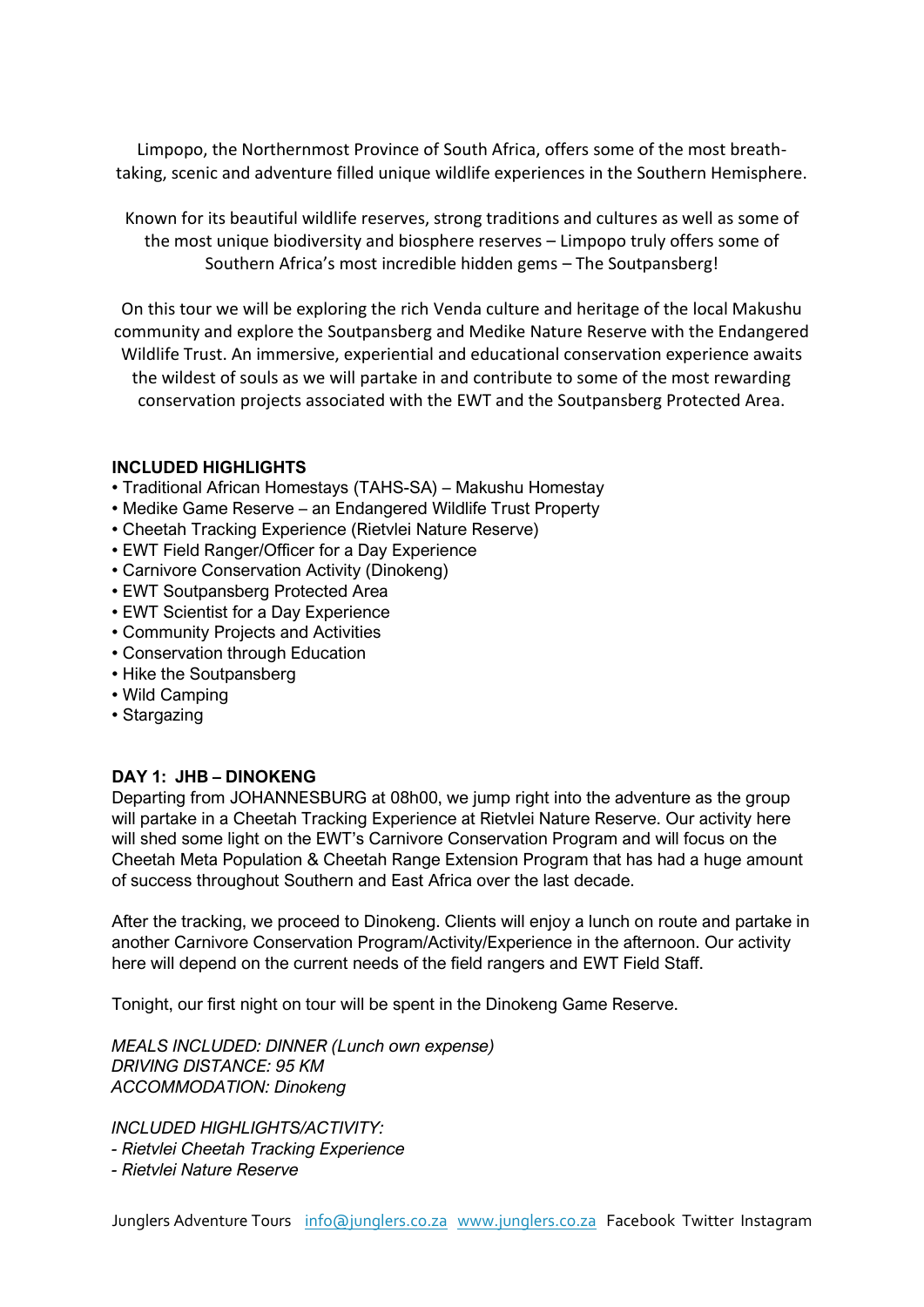- *- Dinokeng Carnivore Conservation Project*
- *- Dinokeng Game Reserve*

#### **DAY 2: DINOKENG TO MAKUSHU**

Today, and after our breakfast, we proceed further north to Makushu. For the next two nights, we will experience a Traditional African Homestay in a Venda Community.

We follow the winding roads, scattered with majestic baobab trees, until we reach the village of Makushu.

Upon arrival we are met by the Homestay Mamas and Community guides whereby they will show and assist you to your accommodation in the village. We will enjoy our lunch and there will be a short briefing by the local guides to give you a run-down of what to expect over the next couple of nights. Although the group will need to split up at different accommodations, the group will take part in all the activities together.

Tonight we enjoy a local meal which the group helped to prepare. We listen to some stories and partake in the interactive dances around the campfire.

*MEALS INCLUDED: BREAKFAST AND DINNER (Lunch own expense) DRIVING DISTANCE: 395 KM ACCOMMODATION: Makushu Traditional African Homestay*

- *- AM EWT Project activity*
- *- Traditional African Homestay*
- *- Community Life*
- *- Community activities (cooking, singing and dances etc)*

#### **DAY 3: MAKUSHU**

Today we wake up to the sounds of the community. We will spend the day exploring the village and taking part in some of the day-to-day community activities.

An early morning hike up the mountain (depending on the weather) with a spectacular view of the village and Nzhelele Nature Reserve and dam. Return for breakfast and refreshments at one of the meal hosts.

Today we will also cook, play games, do some walking, help make a cow dung floor, learn how to do some beading and experience the real day to day life within the community.

Lunch today is prepared by the mamas in the afternoon and dinner will be together as a group, but the exact program and timing for the rest of the day will depend on the rhythm of the community on that specific day.

Our last night in the community before we head out to the Soutpansberg in the morning.

*MEALS INCLUDED: BREAKFAST, LUNCH AND DINNER DRIVING DISTANCE: 0 KM ACCOMMODATION: Makushu Traditional African Homestay*

*INCLUDED HIGHLIGHTS/ACTIVITY:*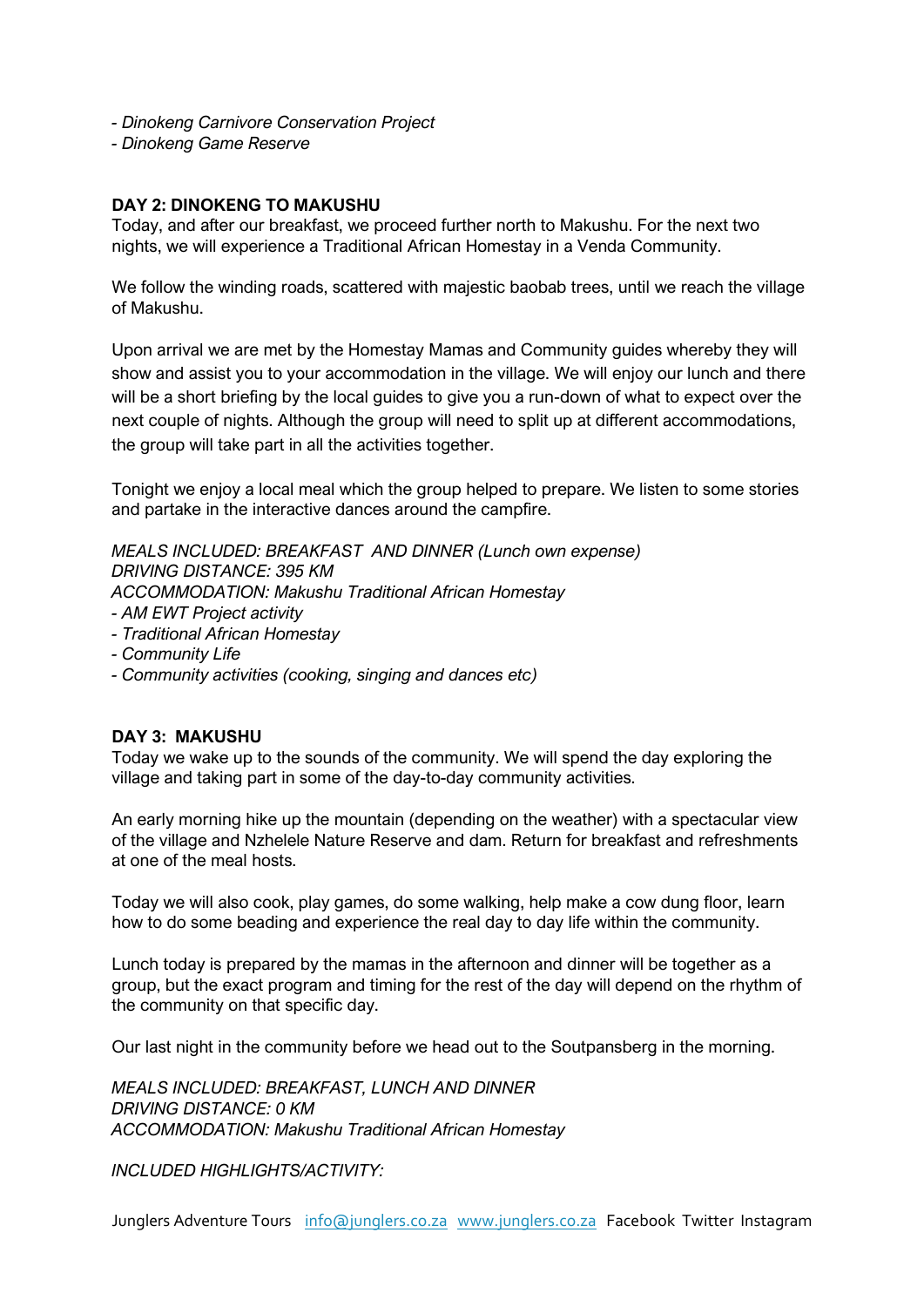- *- Beading*
- *- AM Hike*
- *- Community activities and upliftment*
- *- Day in the life of the community*

## **DAY 4: ENDANGERED WILDLIFE TRUST – MEDIKE NATURE RESERVE**

After an easy morning in the community, we enjoy our breakfast after which we proceed to the EWT Soutpansberg Protected area and spend the next three nights in the Endangered Wildlife Trust's Property – Medike Nature Reserve. Here we will be helping, assisting and partaking in the day-to-day conservation activities and efforts of the EWT staff, field rangers and field scientists.

We stop for lunch at the local Protea Farm – The King Protea also being South Africa's National Flower and a symbol of a number of local sports teams and clubs (eg South Africa's national cricket team is also known as the Proteas)

After our lunch we proceed to our campsite in Medike – set between an amphitheatre of spectacular rock formations, scenic beauty and surrounding wildlife. Upon arrival we set up our camp for the next three nights.

Our first afternoon will be spent learning and orientating ourselves about the area and getting an insight into the work of the EWT in this area. We will also familiarize ourselves with the projects and programmes that the Endangered Wildlife Trust is actively conducting and managing in this Soutpansberg Protected Area.

We will do a short hike to one of the nearby viewpoints in the reserve for a sun downer before heading back to camp and cooking up a storm.

Tonight will be our first night camping wild under the stars.

*MEALS INCLUDED: BREAKFAST, LUNCH AND DINNER DRIVING DISTANCE: 85 KM ACCOMMODATION: Medike Campsite*

*INCLUDED HIGHLIGHTS/ACTIVITY:* 

- *- Makushu Morning activities*
- *- Soutpansberg Protected Area*
- *- Medike Game Reserve*
- *- EWT Orientation of Medike and the SPA*
- *- Sundowner viewpoint and camping under the stars*

### **DAY 5: ENDANGERED WILDLIFE TRUST – MEDIKE & SOUTPANSBERG PROTECTED AREA**

After our morning breakfast, we all gear up and get ready for the day out in the bush exploring the reserve and assisting and partaking where we can during a day in the life of a Ranger/Field Officer.

Today we hike in search of the protected Pepperbark Trees, we try and identify, spot and remove any snares we might encounter. We look for signs of poaching and assist the field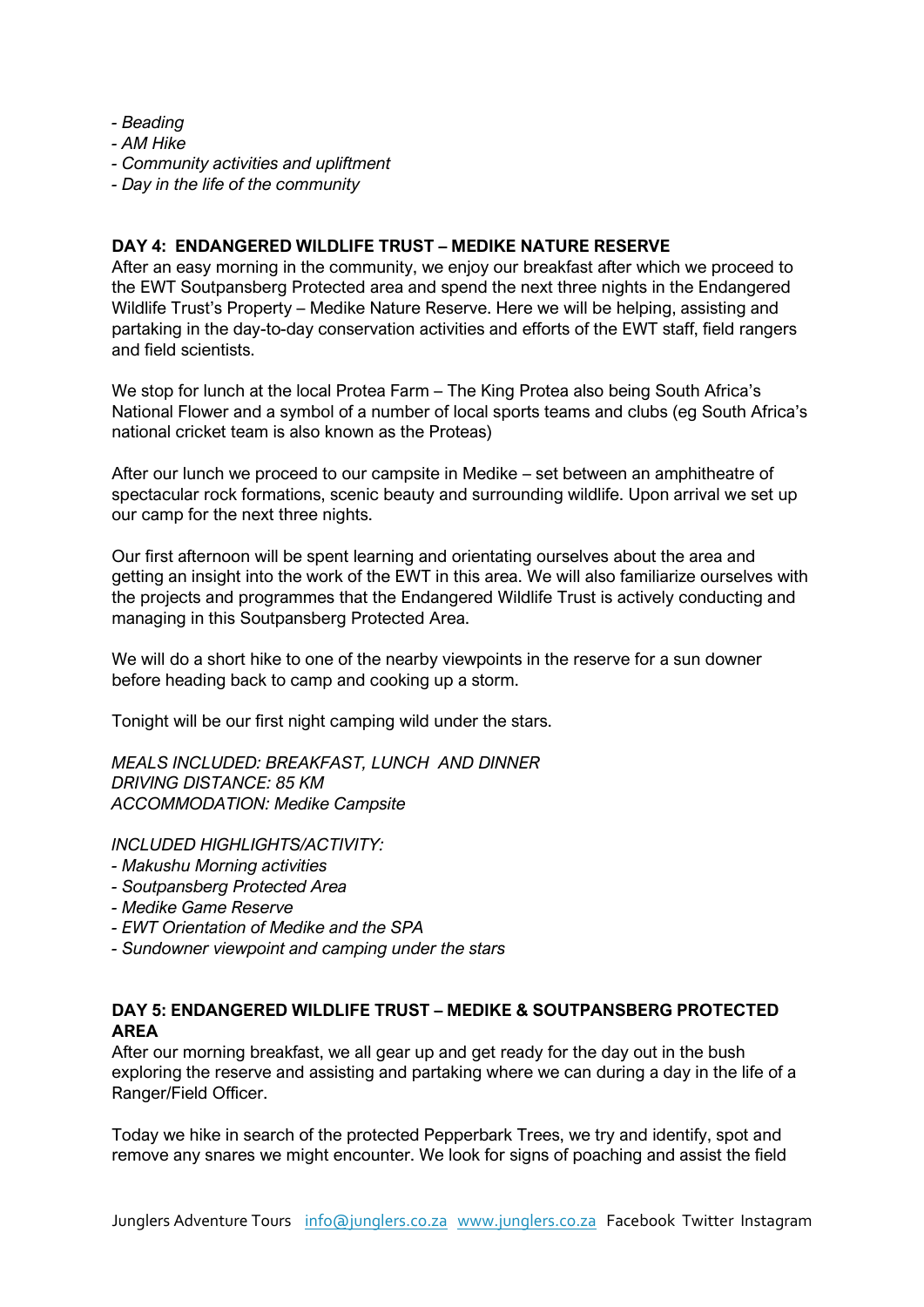ranger in some of their daily duties such as road building, exotic species removal, species identification etc.

With lunch packed, we would like to enjoy the scenic cliffs and hiking routes on this spectacular property which will also allow us to get a better understanding of the tireless work that goes into protection, rewilding and sustaining an endangered area and its associated endemic species.

This will be an educational, immersive and experiential two days spent inside the reserve.

*MEALS INCLUDED: BREAKFAST, PACKED LUNCH AND DINNER DISTANCE: 0KM DRIVING, +- 10-15KM WALKING / HIKING ACCOMMODATION: Medike Campsite*

*INCLUDED HIGHLIGHTS/ACTIVITY:* 

- *- Medike Game Reserve*
- *- Soutpansberg Protected Area*
- *- A day in the life of a EWT Field Ranger/Officer*
- *- Snare spotting*
- *- Anti poaching*
- *- Pepper bark Tree Identification*
- *- Data Capture*
- *- Field Work*

#### **DAY 6: ENDANGERED WILDLIFE TRUST – MEDIKE & SOUTPANSBERG PROTECTED AREA**

Today we wake up to the sounds of the surrounding bush.

We enjoy an early morning rusk and coffee before we set out on foot.

Today is another amazing day spent out in the field exploring some new areas and partaking in our Field Scientist for a Day program. Clients will spot, replace and collect the data from the camera traps, we will collect data from species we come across, look for tracks and signs of animals as well as identify the species of fauna and flora that do occur on the reserve.

We will actively monitor the biodiversity on the reserve. We will hike in search of the camera traps throughout the reserve and replace the batteries where necessary, we will collect the data and sort through it back at base.

We enjoy a substantial brunch at camp with a little bit of siesta time or a bit of down time to experience nature. In the early afternoon we will set down the camp and pack the truck as we spend the night in the Medike Accommodation. A nice 9km hike takes us to the top of the mountain where our accommodation is located for the night.

Our last dinner on tour will be enjoyed as we talk about the amazing stories and experiences from our adventures during this tour.

*MEALS INCLUDED: BREAKFAST, LUNCH AND DINNER DISTANCE: 10-15 KM ACCOMMODATION: Medike Accommodation*

*INCLUDED HIGHLIGHTS/ACTIVITY:*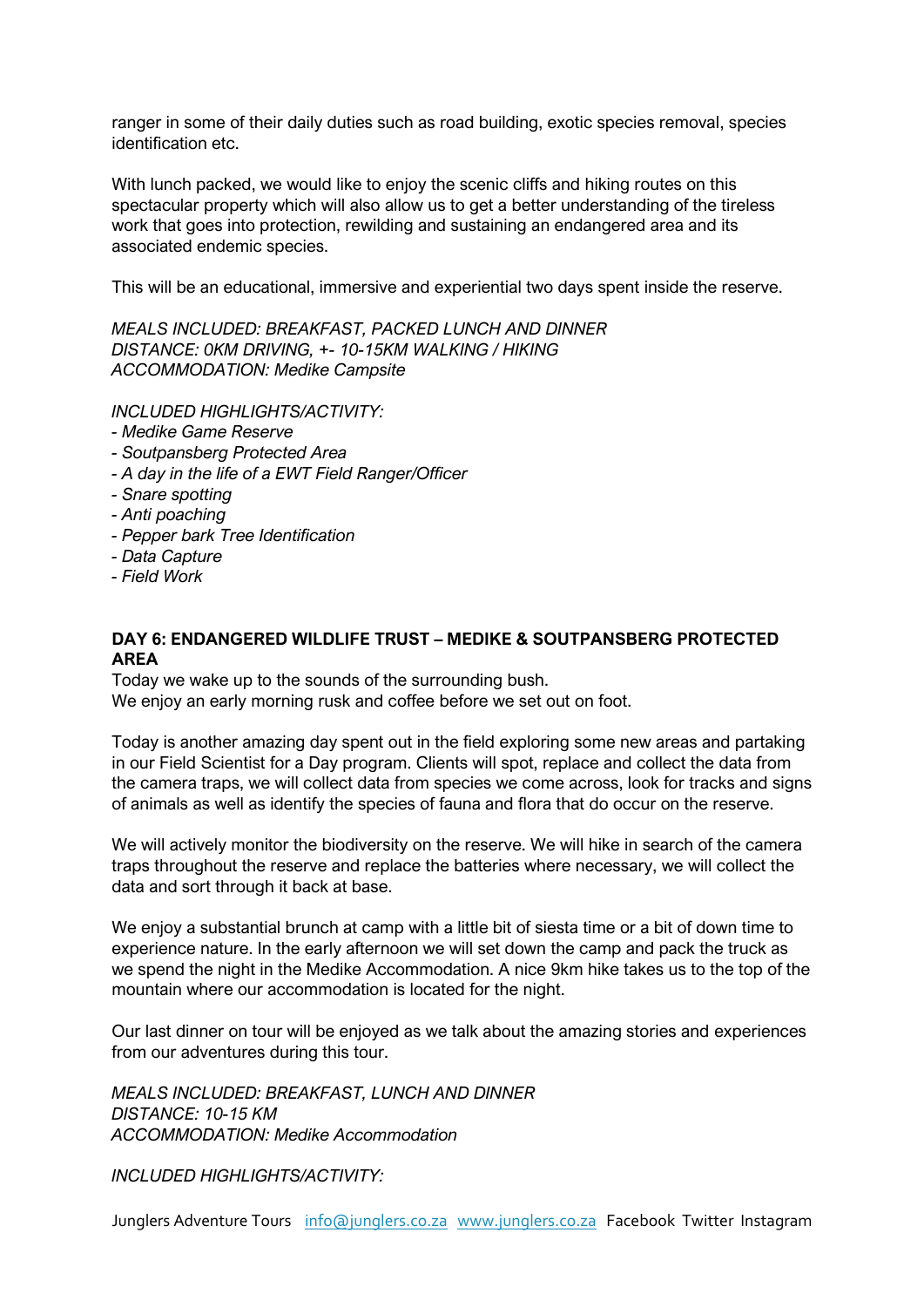- *- Medike Game Reserve*
- *- Soutpansberg Protected Area*
- *- Species Identification*
- *- Camera Traps reset and data collection*
- *- Track and Signs identification*
- *- Swim in the local pool (if weather permits)*
- *- A night in Ficus House*

#### **DAY 7: MEDIKE TO JOHANNESBURG**

After a relaxed breakfast, we descend down the mountain to our truck in the gorge, where we begin our journey back to Johannesburg. We will drive the scenic route back to Johannesburg and also stop for an own expense lunch on route.

We aim to be back in Jhb in the late afternoon.

Our tour officially comes to an end upon our arrival in Johannesburg

*MEALS INCLUDED: BREAKFAST (Lunch own expense) DISTANCE: 455 KM ACCOMMODATION: POST NIGHT ACCOMMODATION (Own arrangements)*

#### *INCLUDED HIGHLIGHTS/ACTIVITY:*

*- Morning walk on Medike Game Reserve*

*- Scenic drive back to Jhb*

#### **Airport Drop-off:**

On the last day of the tour the truck will make a short stop at the Johannesburg airport (O R Tambo International) in order for guests that have evening flights to leave the tour.

Please note we cannot guarantee a specific time of arrival at the airport and will not take any responsibility for delays on the road.

Should guests need to fly back on the last day, the flights must be evening departures.

#### **IMPORTANT INFORMATION**

This tour is a camping tour and a sleeping bag and pillow is required. Seasonal malaria precautions may be advisable and are locally obtainable. Game viewing on foot is difficult, so we also place importance on some of the smaller aspects of the bush. It can get very hot so suitable precautions against sunburn should be taken.

Our price includes all transport, food (as per the itinerary), coffee, tea, accommodation, walks, game drives, entry fees and permits, group equipment and a professional guide. **YOUR TOUR PRICE ALSO INCLUDES A DIRECT CONTRIBUTION TO THE ENDANGERED WILDLIFE TRUST FOR FUTURE PROJECTS AND CONSERVATION EFFORTS!** The price does not include alcohol, bottled water and soft drinks, curios, tips and meals whilst in transit to and from Johannesburg. Before departure, clients will be required to enter